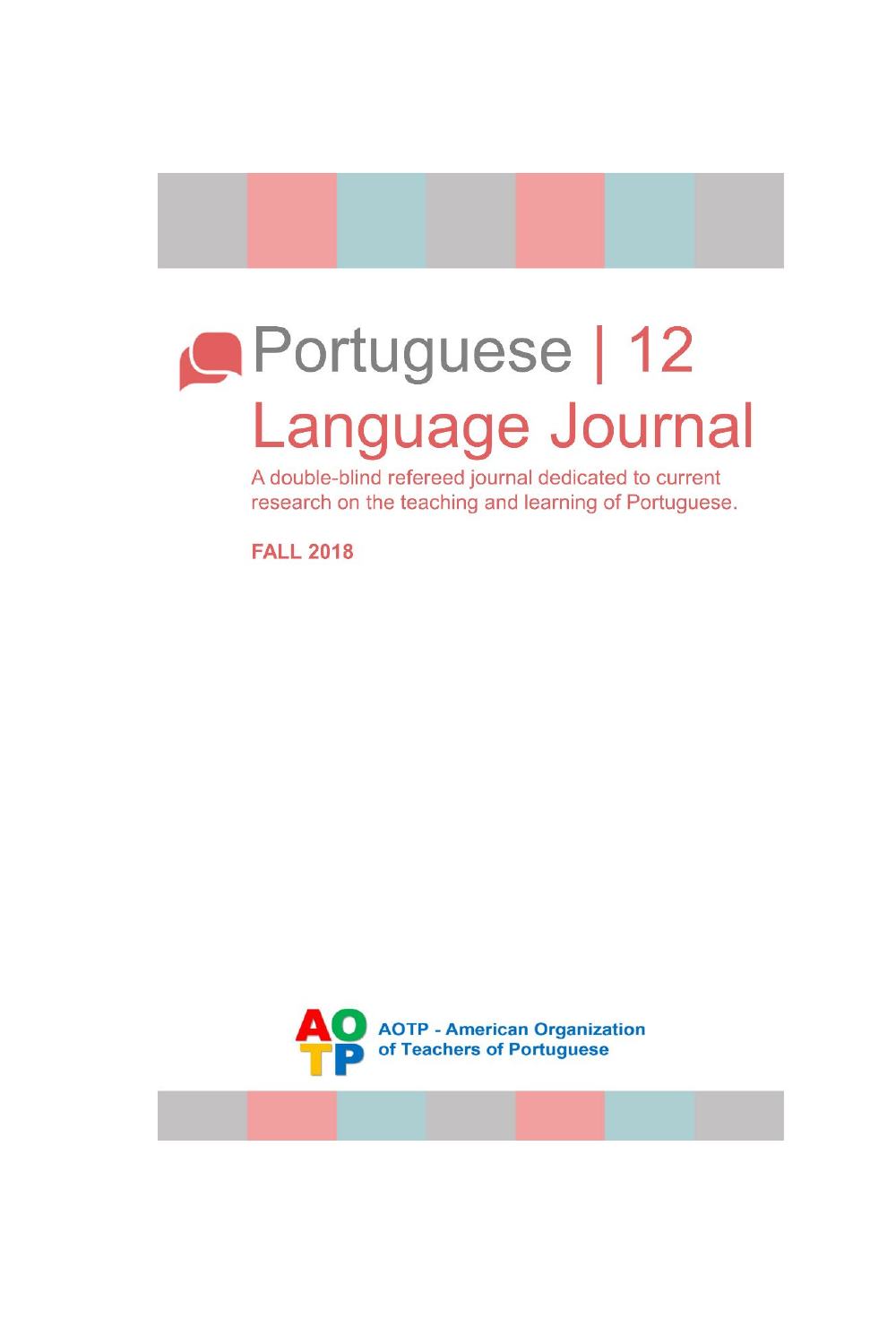Copyright © 2018 Boavista Press All rights reserved. ISBN 978-1-944676-05-6 ISSN #1942-0986

Roosevelt, NJ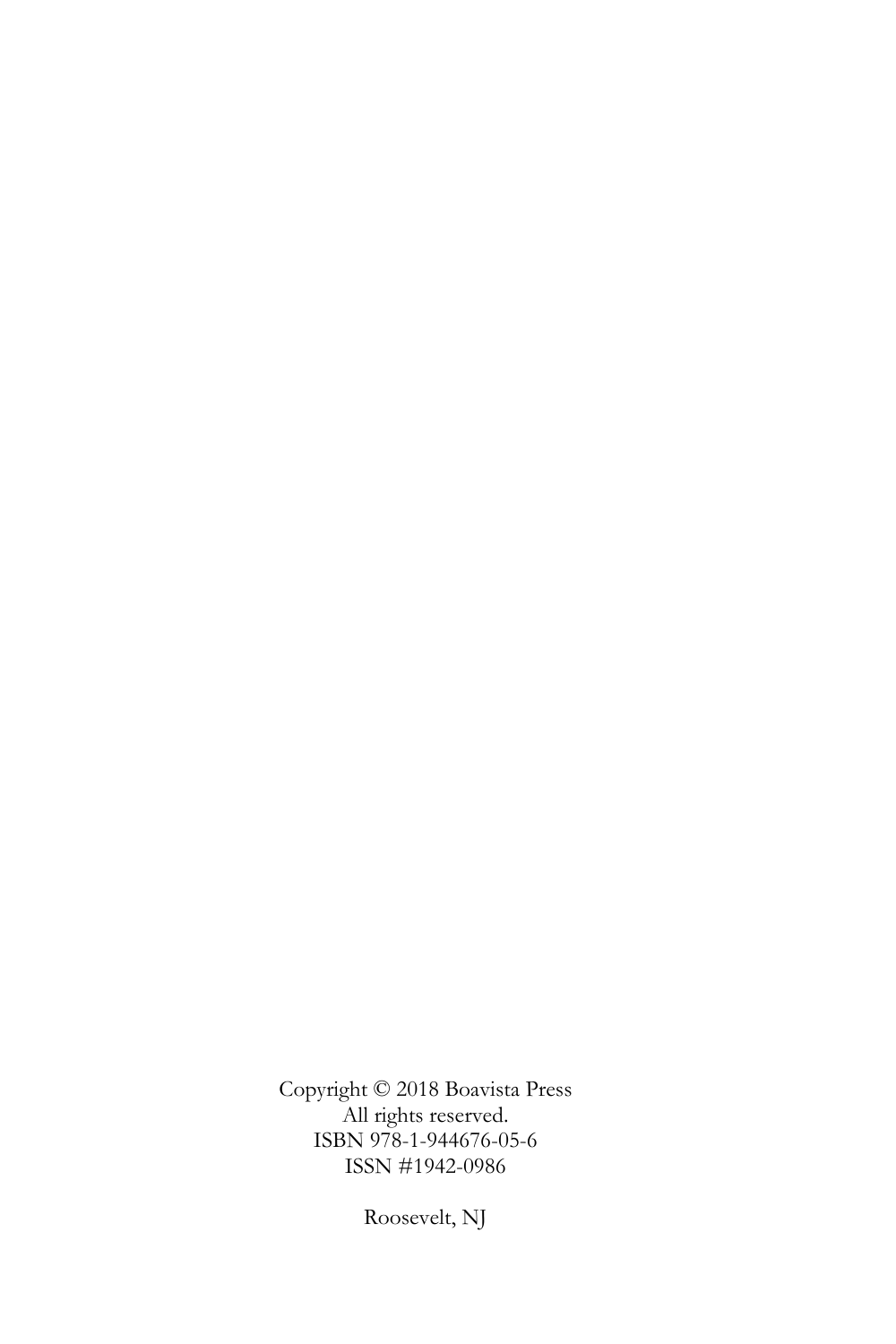The *AOTP – American Organization of Teachers of Portuguese* advocates the study of the Portuguese language and the cultures of the Portuguese-speaking countries in the United States. Given the significance of speaking Portuguese in the world and the international cultural, economic, and political impact of the Portuguese-speaking countries, our mission is to promote the Portuguese language as a tool for communication in the United States and globally. As a professional organization, the AOTP represents Portuguese language teachers in k-12 school, higher education institutions and community schools. It supports the establishment and sustainability of quality Portuguese programs, the education and professional development of teachers of Portuguese, and promotes research relating to all aspects of teaching and learning the Portuguese language and about Portuguese-speaking cultures.

*The Portuguese Language Journal* (PLJ) is available to members of the AOTP in print and electronically. The AOTP is a nonprofit, non-governamental organization. It aims to enhance and promote the teaching of Portuguese in the United States and provide professional development to its members. PLJ was founded in 2006 to promote and improve the teaching of Portuguese as a world language. PLJ also aims to provide a venue to encourage collaboration, research, and exchange of ideas among Portuguese language instructors.

*Portuguese Language Journal* (ISSN #1942-0986) is the official journal of the AOTP – American organization of Teachers of Portuguese.

**Submissions** to [info@portugueselanguagejournal.com](mailto:info@portugueselanguagejournal.com) PLJ invites the submission of original, unpublished manuscripts on Second Language Acquisition, Methodology of Foreign Languages Linguistics, Cultural Studies, Film Studies, Literary Criticism, Pedagogy, and also reviews of books, multimedia and other pedagogical material connected to the teaching and learning of Portuguese.

The PLJ is a collaboration between the AOTP, the Center For Latin American Studies at the University of Florida, the Latin American and Iberian Institute at the University of New Mexico, and the Latin American and Caribbean Center at Florida International University.

Printed and distributed for AOTP by Boavista Press, Roosevelt, New Jersey.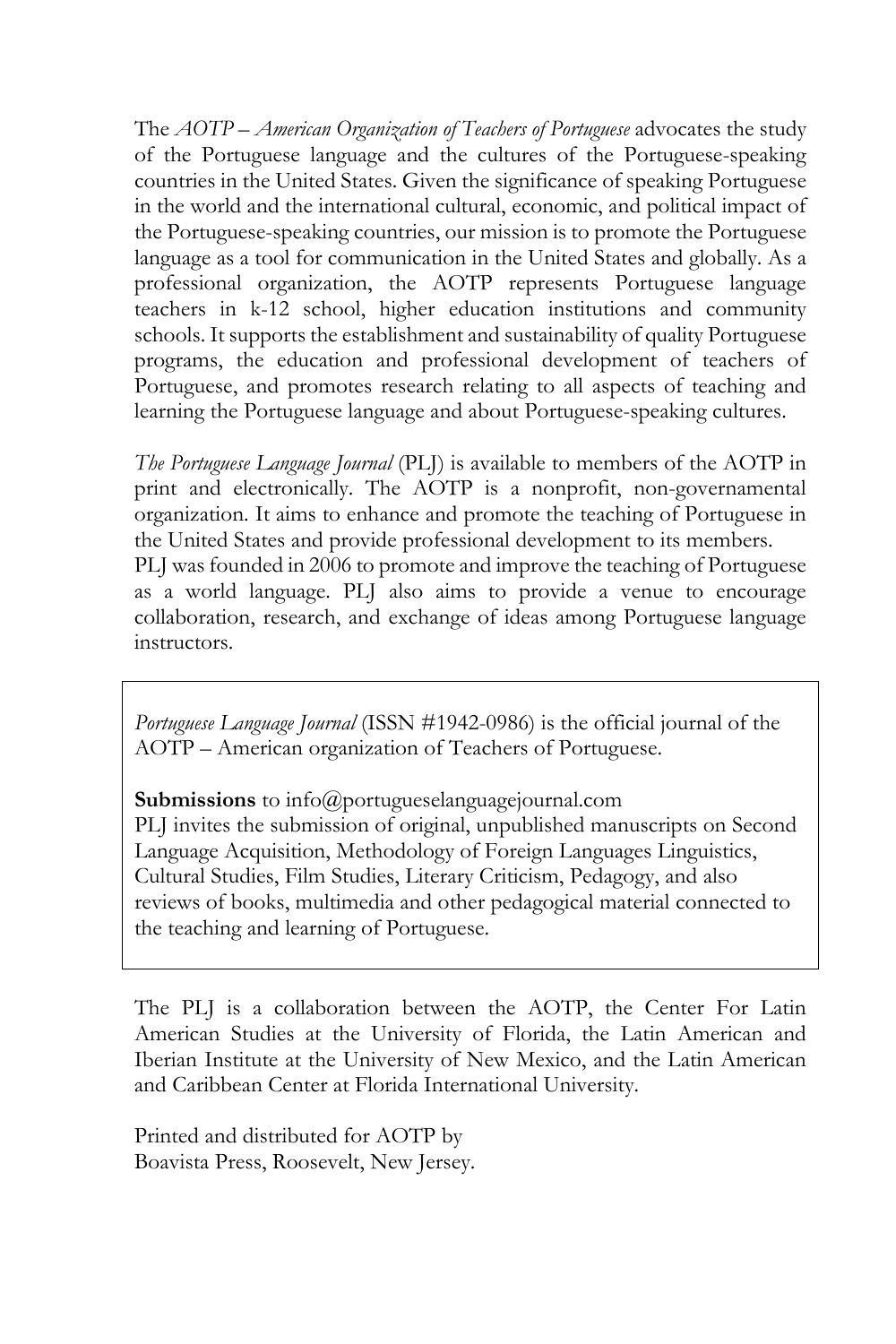

#### **EDITOR**

Luis Gonçalves *Princeton University*

## **MANAGING EDITOR**

Valeria Sasser

#### **EDITORIAL BOARD**

Agripino Silveira *Stanford University* Ana Catarina Nobre de Mello *Universidade Federal do Rio de Janeiro* Ana Isabel Silva *Instituto Politécnico de Viseu* Anna Christina Bentes *Universidade Estadual de Campinas* Antônio Simões *University of Kansas* Augusta Vono *Florida International University* Bebel Delgado *John Hopkins University* Celia Bianconi *Boston University* Danúsia Torres dos Santos *Universidade Federal do Rio de Janeiro* Denise M. Osborne *University at Albany, SUNY*

Denise Weiss *Universidade Federal de Juiz de Fora* Gláucia Silva *University of Massachusetts Dartmouth* Grasiela Kieling Bublitz *Centro Universitário Univates - Lajeado* John Jensen *Florida International University (Emeritus)* Luis Gonçalves *Princeton University* Lyris Wiedemann *Stanford University* Maria de Lurdes Gonçalves *Universidade de Aveiro* Mark Lokensgard *St. Mary's University* Megwen May Loveless *Tulane University* Orlando Kelm *University of Texas-Austin*

#### **FOUNDER**

Mary Risner *University of Florida*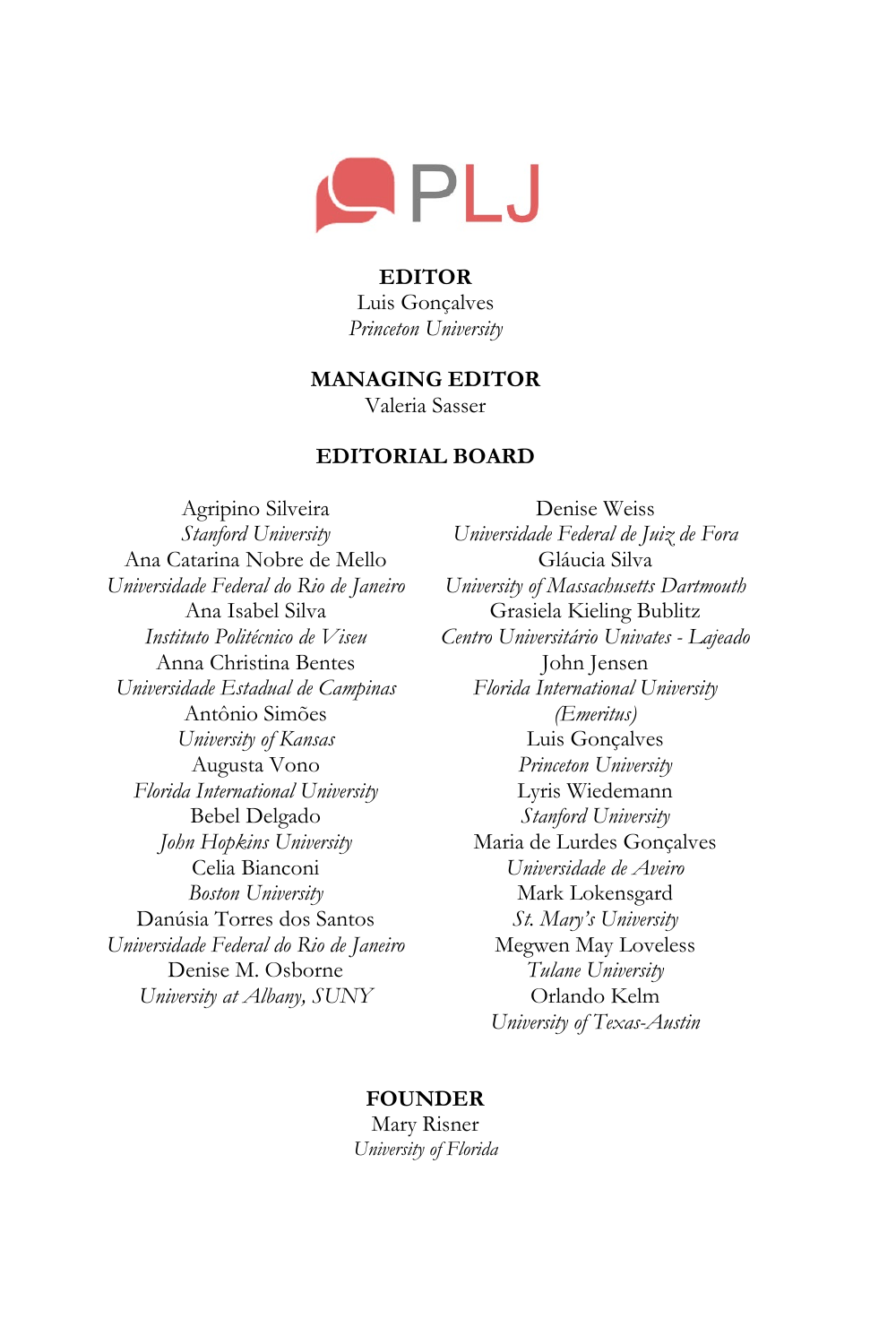

#### **BOARD OF DIRECTORS**

President Luis Gonçalves *Princeton University*

Vice-President Anete Arslanian *Miami-Dade County Public Schools*

Treasurer

Beatriz Cariello *Florida International University Fundação Vamos Falar Português*

**Secretaries** 

Lia Fernandes *University of California, Davis*

Célia Carmen Cordeiro *The University of Texas at Austin*

**Newsletter** 

Rodrigo Maia *Pontifical Catholic University of São Paulo*

## **ADVISORY BOARD**

Ana Clotilde Thomé Williams *Northwestern University* Midwest (Illinois, Indiana, Iowa, Kansas, Michigan, Minnesota, Missouri, Nebraska, North Dakota, Ohio, South Dakota e Wisconsin.)

#### Luana Reis

*University of Pittsburgh* Northeast (Maine, New Hampshire, Vermont, Massachusetts, Rhode Island, Connecticut, New York, Pennsylvania, New Jersey, Delaware e Maryland.)

#### Edvan Brito

*University of Arkansas, Fayetteville* South Central (Texas, Oklahoma, Tennessee, Louisiana, Arkansas e Mississippi.)

Débora Ferreira *Utah Valley University* Rocky Mountain (Arizona, Colorado, Idaho, Montana, Nevada, New Mexico, Utah e Wyoming.)

Ivian Destro South

*Florida International University* Atlantic (Alabama, Florida, Georgia, Kentucky, North Carolina, South Carolina, Virginia e West Virginia.)

Cássia de Abreu *University of California San Diego & San Diego State University* Pacific (Alaska, California, Hawaii, Oregon e Washington.)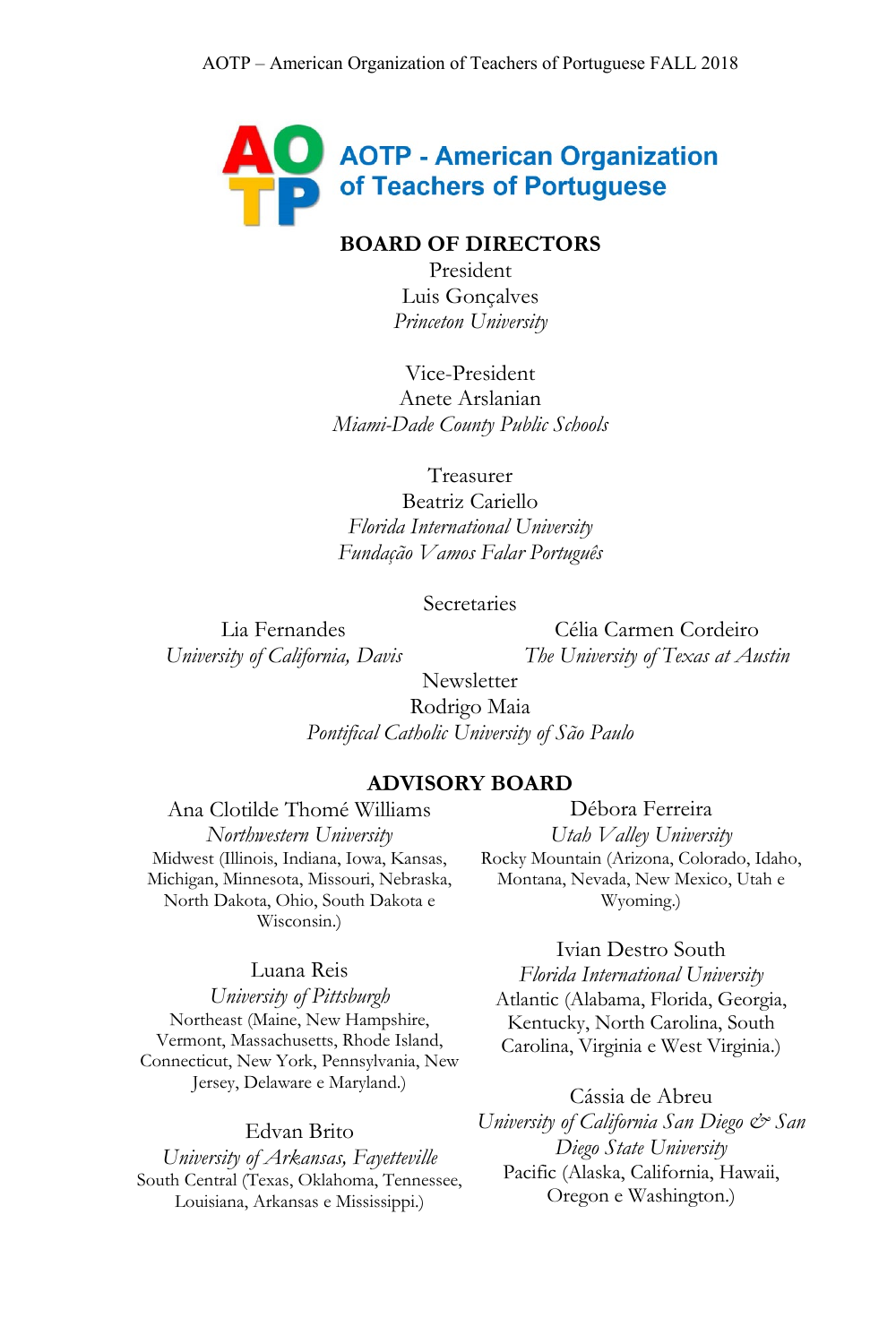Portuguese Language Journal #12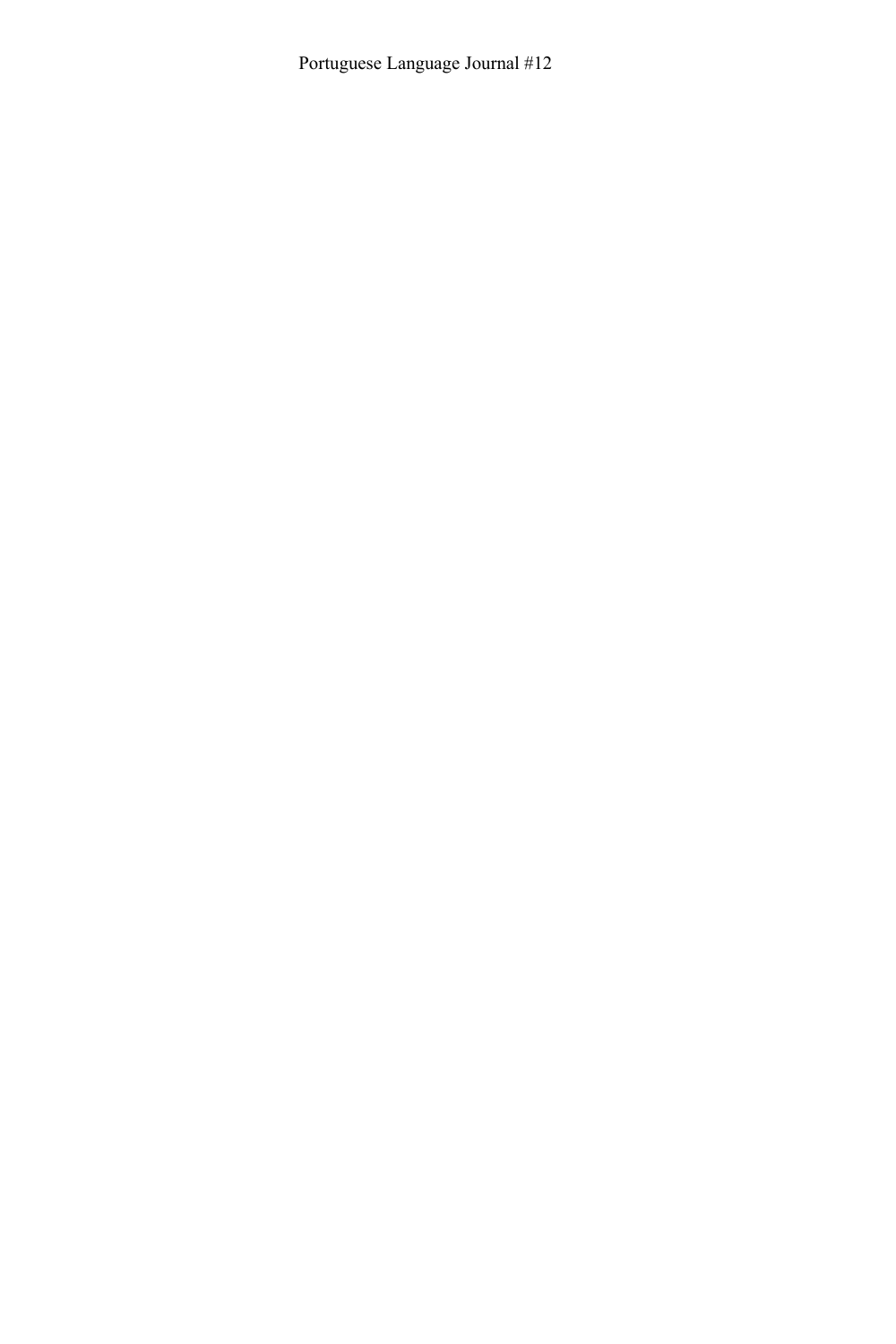

# **CONTENTS**

| 9  | Flipped classroom na aula de português língua não<br>materna: proposta de uma unidade temática<br>Orlanda de Azevedo<br>Universidade Nova de Lisboa                                                                      |
|----|--------------------------------------------------------------------------------------------------------------------------------------------------------------------------------------------------------------------------|
| 22 | The Benefits of Role-Play in Portuguese Language and<br><b>Culture Classes</b><br>Sandra Sousa<br>University of Central Florida                                                                                          |
| 40 | Uma metodologia alternativa para cursos de português na<br>área de CTEM (ciência, tecnologia, engenharia e<br>matemática) para falantes de espanhol e de português<br>Eduardo Viana da Silva<br>University of Washington |
| 71 | Algumas notas socioculturais de Angola e as suas<br>implicações didáticas no ensino do português língua<br>estrangeira<br>Bernardino Valente Calossa<br>Universidade do Minho                                            |
| 82 | A hipótese da produção de Swain e suas implicações no<br>contexto de pesquisa brasileiro<br>Antonia de Jesus Sales<br>Instituto Federal de Educação, Ciência e Tecnologia do Ceará, Campus<br><i>Umirim</i>              |